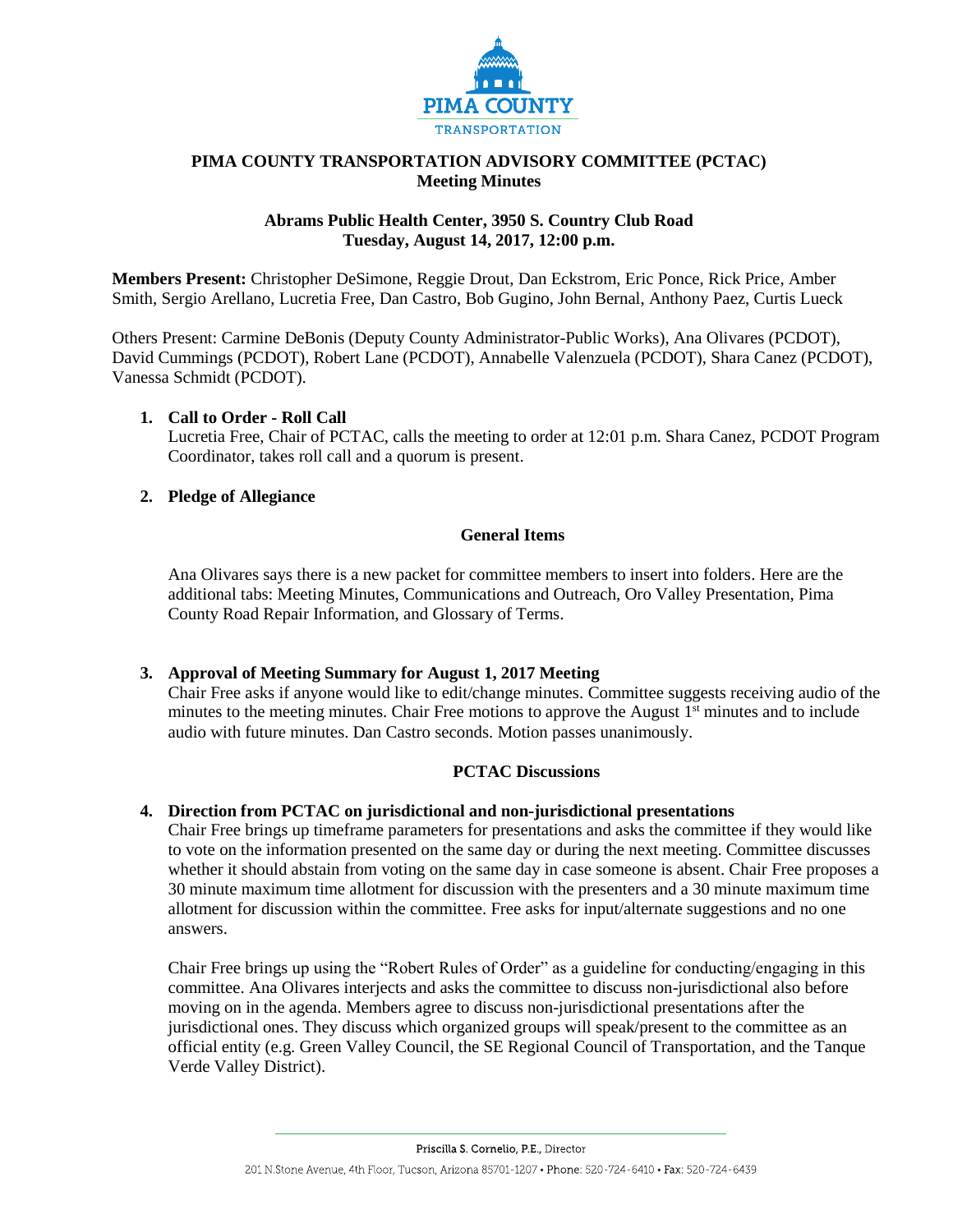

Members discuss whether businesses should be heard as part of the non-jurisdictional presentations of as part of the "Call to the Public" portion of the agenda. Is it under the purview of this committee to consider businesses as part of the non-jurisdictional presentations? They decide that business owners and homeowners' associations (HOAs) will be regarded as individuals, not as part of jurisdictional and non-jurisdictional presentations. The will have the opportunity to speak during the "Call to the Public" portion of the agenda.

John Bernal makes a motion to hear the jurisdictional presentations first and then the non-jurisdictional presentations second. Rick Price seconds. Committee unanimously in favor. In summary, the committee will hear from organized groups during non-jurisdictional presentations; HOAs/businesses/business groups/individuals will present at "Call to the Audience;" and the committee is open to extending time to about 5 minutes to those entities who would like to present. Chair Free makes a motion to encourage district residents to attend regional meetings/town halls in their area. Eric Ponce seconds. Committee unanimously in favor.

## **5. Robert Rules of Order**

The purpose of these rules is to ensure that individuals are heard and that the meeting is conducted in an orderly fashion. Chair Free makes a motion to use the rules. Committee unanimously in favor. Members will be receiving a book of the rules as a resource.

### **6. Subcommittee formation and tasks**

Chair Free asks for input on forming sub-committees to discuss topics in-depth as needed. No one opposes so committee is open to the formation of sub-committees.

# **7. Discussion of White Paper**

White Paper is a document that provides an overview of what this committee's tasks are, funding sources, road conditions, etc. Committee discusses the differences between the two funding types: base and accelerated. Staff explains that the difference is in how the funding is allocated. Base funding is allocated through the districts and each district amount is further separated into the jurisdictions that must be spent within that district. With accelerated funding, there is no requirement for how it is spent within that district.

### **8. Communication, public outreach and feedback discussion**

Ana Olivares brings up Chuck Huckelberry's memo regarding schedule and asks whether the committee agrees or disagrees with the timeframe presented? Initial deadline is in October 2017 but there is an option to extend it to December 2017. Members discuss the pros and cons of both options as well as whether their recommendations should extend from 1 year to 5 years.

Chair Free makes a motion for committee to make recommendations for the first and second year but not beyond that. Dan Eckstrom seconds. Unanimously approved.

Annabelle Valenzuela provides an overview of how PCDOT conducts community outreach and communication. PCDOT broadcasts news releases and information about PCTAC meetings. PCDOT also conducts email distributions to HOAs, works with Pima County Communications to present PCTAC information on the Pima County FYI employee newsletter, updates social media accounts (including Facebook and Twitter) and has a website with meeting information and a community feedback form.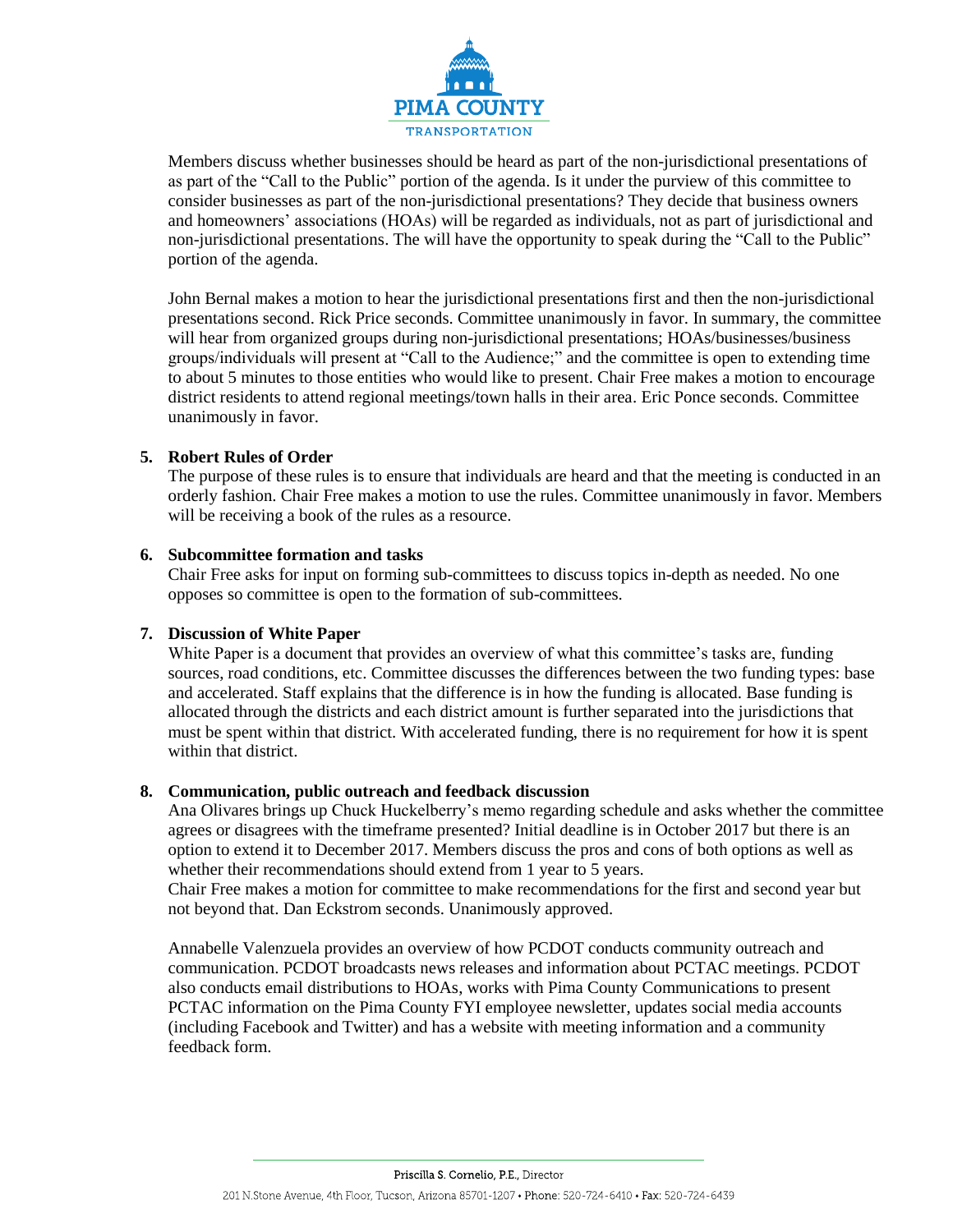

Committee members receive a spreadsheet with constituent email addresses, phone numbers and comments on which local roads need repairing. Staff asks how committee would like to receive additional information in the future. Committee discusses consolidating information on a weekly basis, mapping out the reported roads and receiving cost estimates for each of the requests.

### **10 minute break**

#### **Road Repair and Preservation**

### **9. TAC Consideration – Oro Valley**

Presentation by Jose Rodriguez, Division Manager, and Paul Kessler, Town Engineer

*\*Go to the PCTAC section of the PCDOT website and click on "Documents." PowerPoint is titled: "Oro Valley Presentation: Pavement Preservation Program"*

Committee members discuss Oro Valley funding allocation, crack-sealing, distribution types, etc. They discuss how the \$1.4 million funding would affect about 34 miles of road and how original monies will be spent on other capital improvement projects. Also, most roads within Oro Valley are at or above the "poor" road rating. Committee will be voting on this jurisdiction during the next meeting.

### **10. Staff presentation on road status on unincorporated Pima County**

Presentation by Rob Lane and Dave Cummings

*\*Go to the PCTAC section of the PCDOT website and click on "Documents." PowerPoint is titled: "PCDOT Presentation: Road Status in Unincorporated Pima County"*

Members and Staff discuss whether PCDOT logs the amount of traffic that is usually present on local roads or not. They also debate the benefits/set-backs of using color-coding to indicate how much vehicle traffic and/or accidents a particular road has. Additionally, they talk about road treatment options, costs and pavement ratings. Members discuss the current Pima County method on spending funding as well as whether the committee should focus on fixing "failed" roads versus preventing "poor" roads from "failing" as well as funding distribution amongst the districts and how that is determined. Staff bring up base and accelerated funding- the committee will be making recommendations on how to allocate the accelerated funding. Members agree that this is an ongoing discussion. Staff asks committee how they would like to see their data. Members bring up the possibility of forming a sub-committee to address this issue. They will also receive new map books that highlight local roads in the near future. Rick Price makes a motion to follow this recommendation: Staff will provide data as they see fit and committee will make requests/suggestions afterwards. Bob Gugino seconds. Unanimously approved by committee.

### **11. Next meeting agenda**

Members discuss the possibility of changing the meeting date from August 29<sup>th</sup> because the Abrams Public Health Center meeting room will not be available. Also, member request receiving Staff information/back-up material ahead of time as opposed to the day of the meeting. Staff confirmed that PDFs of the information will be available ahead of time. Bob Gugino makes a motion for the next meeting to be held September 12, 2017. Rick Price seconds. Unanimously approved.